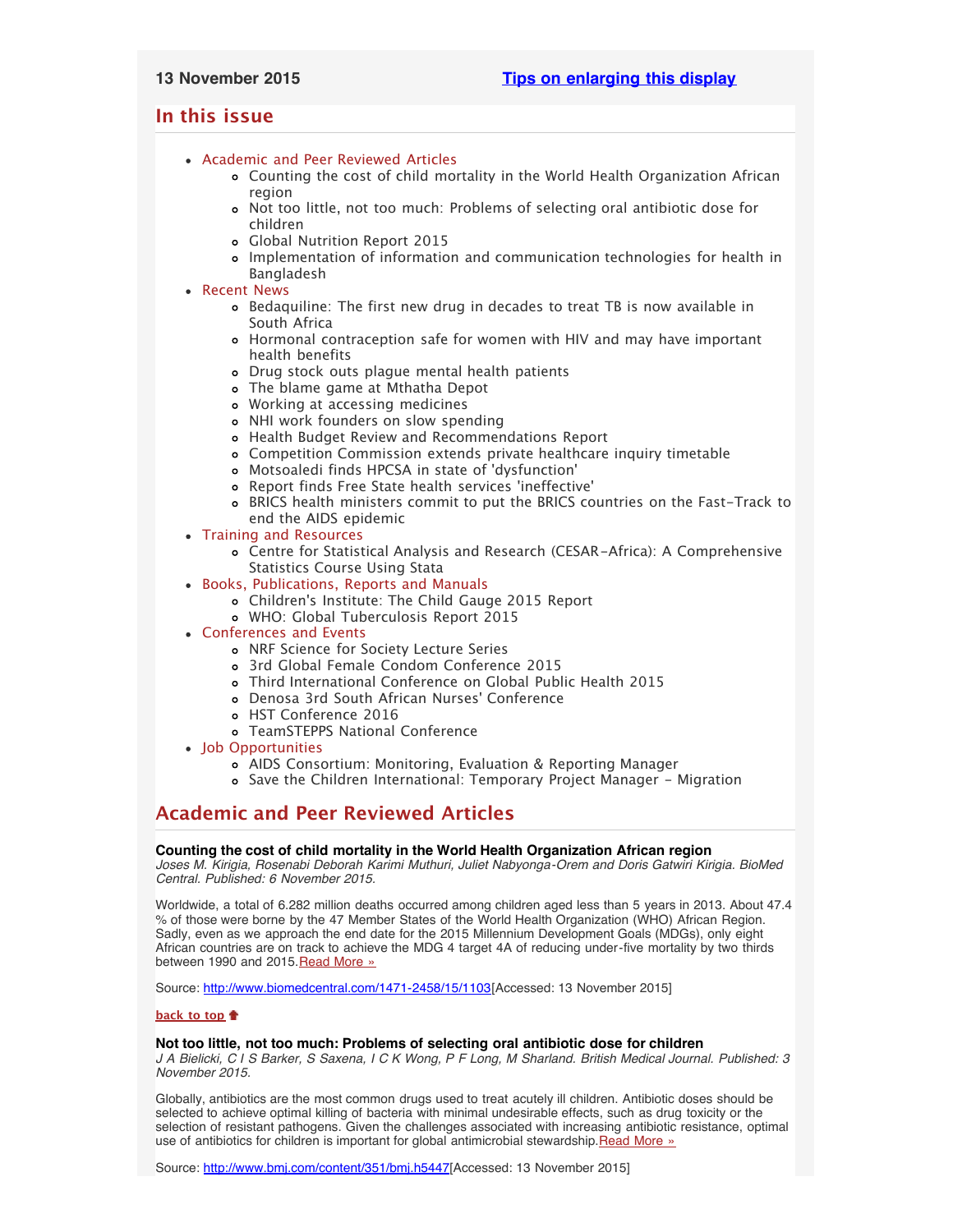#### **[back to top](#page-0-4)**

#### <span id="page-1-0"></span>**Global Nutrition Report 2015**

*Hawkes C, Haddad L, Udomkesmalee E. Public Health Nutrition. Published: 2015.*

As we move into the post-2015 era of the Sustainable Development Goals, the world faces many seemingly intractable problems. Malnutrition should not be one of them. [Read More »](http://www.phn.ng/pdfs/data-nutrition.pdf)

Source: <http://www.phn.ng/pdfs/data-nutrition.pdf>[Accessed: 13 November 2015]

# **[back to top](#page-0-4)**

# <span id="page-1-1"></span>**Implementation of information and communication technologies for health in Bangladesh**

*Sheik Mohammed Shariful Islam, Reshman Tabassum. Bulletin of the World Health Organization. Published: 31 August 2015.*

Despite substantial improvements in health in recent years, Bangladesh faces several challenges, including limited and inequitable access to health services, lack of adequate resources to meet the demands of the population and an increasing burden of non-communicable diseases. Information and communications technologies - such as health information systems, mobile devices to support health systems (mHealth) and telemedicine services - can contribute to the improvement of health systems in developing countries.Here we describe the implementation of an eHealth policy in Bangladesh. [Read More »](http://www.who.int/bulletin/volumes/93/11/15-153684/en/)

Source: [http://www.who.int/bulletin/volumes/93/11/15-153684/en/\[](http://www.who.int/bulletin/volumes/93/11/15-153684/en/)Accessed: 13 November 2015]

**[back to top](#page-0-4)**

# <span id="page-1-2"></span>**Recent News**

<span id="page-1-3"></span>**Bedaquiline: The first new drug in decades to treat TB is now available in South Africa** *NICD Communiqué. Published: October 2015.*

For the first time in 40 years a new anti-tuberculosis drug with a novel mechanism of action has become available. Bedaquiline (BDQ) is a dia-rylquinoline antimycobacterial drug and specifically inhibits mycobacterial adenosine triphosphate syn-thase. [Read More »](http://www.hst.org.za/news/bedaquiline-first-new-drug-decades-treat-tb-now-available-south-africa)

Source: [http://nicd.ac.za/assets/files/TB%20update.pdf\[](http://nicd.ac.za/assets/files/TB%20update.pdf)Accessed: 13 November 2015]

## **[back to top](#page-0-4)**

# <span id="page-1-4"></span>**Hormonal contraception safe for women with HIV and may have important health benefits** *aidsmap. Published: 6 November 2015.*

HIV-positive women can safely use hormonal contraception, according to research published in the online edition of the Journal of Acquired Immune Deficiency Syndromes. Hormonal implants and injectable contraceptives were associated with a reduced mortality risk, and use of injectables delayed the need for antiretroviral therapy (ART). Pregnancy did not increase the risk of death or the need to start ART, while breastfeeding was protective against both these outcomes. [Read More »](http://www.hst.org.za/news/hormonal-contraception-safe-women-hiv-and-may-have-important-health-benefits)

Source: [http://www.aidsmap.com/Hormonal-contraception-safe-for-women-with-HIV-and-may-have-important](http://www.aidsmap.com/Hormonal-contraception-safe-for-women-with-HIV-and-may-have-important-health-benefits/page/3007515/)[health-benefits/page/3007515/\[](http://www.aidsmap.com/Hormonal-contraception-safe-for-women-with-HIV-and-may-have-important-health-benefits/page/3007515/)Accessed: 13 November 2015]

## **[back to top](#page-0-4)**

# <span id="page-1-5"></span>**Drug stock outs plague mental health patients**

*Health-e News. Published: 27 October 2015.*

Elizabeth Mahlangu is living with HIV. When her Daveyton clinic runs out of her antidepressant, it can her R110 to refill her prescription at a private pharmacy. All too often, those like Mahlangu suffer in silence, says the Treatment Action Campaign (TAC). [Read More »](http://www.hst.org.za/news/drug-stock-outs-plague-mental-health-patients)

Source: <http://www.health-e.org.za/2015/10/27/drug-stock-outs-plague-mental-health-patients/>[Accessed: 13 November 2015]

# **[back to top](#page-0-4)**

#### <span id="page-1-6"></span>**The blame game at Mthatha Depot**

*Section27. Published: 21 October 2015.*

Drug stock-outs are a national crisis and the Eastern Cape has felt the effect even more acutely in the last few years a result of catastrophic decision-making by the Eastern Cape Department of Health.[Read More »](http://www.hst.org.za/news/blame-game-mthatha-depot)

Source: <http://www.nspreview.org/2015/10/21/the-blame-game-at-mthatha-depot/>[Accessed: 13 November 2015]

#### **[back to top](#page-0-4)**

**Working at accessing medicines** *Daily News. Published: 2 November 2015.*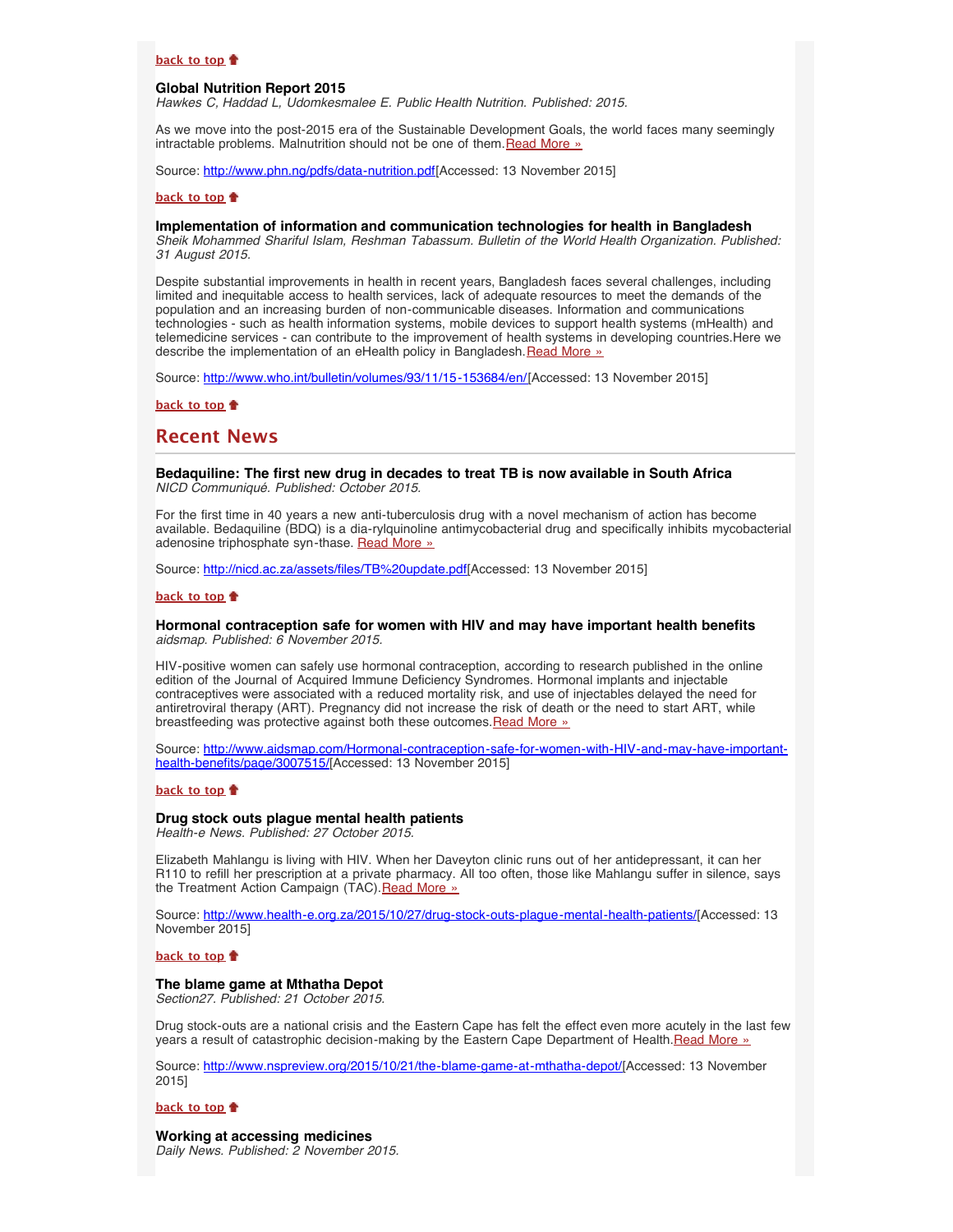South Africa has a long and proud history in addressing the barriers that patents present in the access to medicines. [Read More »](http://www.hst.org.za/news/working-accessing-medicines)

Source: [http://www.iol.co.za/dailynews/opinion/working-at-accessing-medicines-](http://www.iol.co.za/dailynews/opinion/working-at-accessing-medicines-1.1939203#.VjjNFMvotdg)[1.1939203#.VjjNFMvotdg\[](http://www.iol.co.za/dailynews/opinion/working-at-accessing-medicines-1.1939203#.VjjNFMvotdg)Accessed: 13 November 2015]

#### **[back to top](#page-0-4)**

# <span id="page-2-1"></span>**NHI work founders on slow spending**

*Times Live. Published: 4 November 2015.*

The Department of Health spent only 21% of a conditional grant for National Health Insurance pilot districts. [Read More »](http://www.hst.org.za/news/nhi-work-founders-slow-spending)

Source: [http://www.timeslive.co.za/thetimes/2015/11/04/NHI-work-founders-on-slow-spending\[](http://www.timeslive.co.za/thetimes/2015/11/04/NHI-work-founders-on-slow-spending)Accessed: 13 November 2015]

#### **[back to top](#page-0-4)**

#### **Health Budget Review and Recommendations Report**

*Parliamentary Monitoring Group. Published: 27 October 2015.*

The Budgetary Review and Recommendations Report of the Portfolio Committee on Health provided an assessment of the performance of the Department of Health (DoH) on its budget allocation and service delivery performance for the 2014/15 financial year. [Read More »](https://pmg.org.za/committee-meeting/21710/)

Source: [https://pmg.org.za/committee-meeting/21710/\[](https://pmg.org.za/committee-meeting/21710/)Accessed: 13 November 2015]

# **[back to top](#page-0-4)**

#### **Competition Commission extends private healthcare inquiry timetable** *BDlive. Published: 20 October 2015.*

The Competition Commission has extended the timetable for its private healthcare market inquiry, and now plans to start public hearings on February 1, almost a year after they were originally slated to get underway. Read More »

Source: [http://www.bdlive.co.za/business/healthcare/2015/10/20/competition-commission-extends-private](http://www.bdlive.co.za/business/healthcare/2015/10/20/competition-commission-extends-private-healthcare-inquiry-timetable)[healthcare-inquiry-timetable\[](http://www.bdlive.co.za/business/healthcare/2015/10/20/competition-commission-extends-private-healthcare-inquiry-timetable)Accessed: 13 November 2015]

## **[back to top](#page-0-4)**

## **Motsoaledi finds HPCSA in state of 'dysfunction'**

*Mail & Guardian. Published: 6 November 2015.*

A task team set up by Health Minister Aaron Motsoaledi has found the HPCSA has failed to function effectively. [Read More »](http://www.hst.org.za/news/motsoaledi-finds-hpcsa-state-dysfunction)

Source: [http://mg.co.za/article/2015-11-06-motsoaledi-finds-hpcsa-in-state-of-dysfunction\[](http://mg.co.za/article/2015-11-06-motsoaledi-finds-hpcsa-in-state-of-dysfunction)Accessed: 13 November 2015]

#### **[back to top](#page-0-4)**

# **Report finds Free State health services 'ineffective'**

*Mai & Guardian. Published: 10 November 2015.*

A commission of inquiry into the Free State's healthcare has found that the province's lack of services endanger the lives of vulnerable people. [Read More »](http://www.hst.org.za/news/report-finds-free-state-health-services-ineffective)

Source: [http://mg.co.za/article/2015-11-10-00-report-finds-free-state-health-services-ineffective\[](http://mg.co.za/article/2015-11-10-00-report-finds-free-state-health-services-ineffective)Accessed: 13 November 2015]

#### **[back to top](#page-0-4)**

# <span id="page-2-0"></span>**BRICS health ministers commit to put the BRICS countries on the Fast-Track to end the AIDS epidemic**

*UNAIDS. Published: 30 October 2015.*

At the first BRICS (Brazil, Russian Federation, India, China and South Africa) meeting since the adoption of the Sustainable Development Goals, the BRICS ministers of health have adopted the Moscow Declaration, which makes bold new commitments on cooperation for global health. Commitments include strengthening linkages between the Sustainable Development Goals and public health, collaboration on the goal for tuberculosis elimination and strengthened access to affordable, quality, efficacious and safe medicines. [Read More »](http://www.hst.org.za/news/brics-health-ministers-commit-put-brics-countries-fast-track-end-aids-epidemic)

Source: [http://www.unaids.org/en/resources/presscentre/featurestories/2015/october/20151030\\_BRICS\[](http://www.unaids.org/en/resources/presscentre/featurestories/2015/october/20151030_BRICS)Accessed: 13 November 2015]

# **[back to top](#page-0-4)**

# **Training and Resources**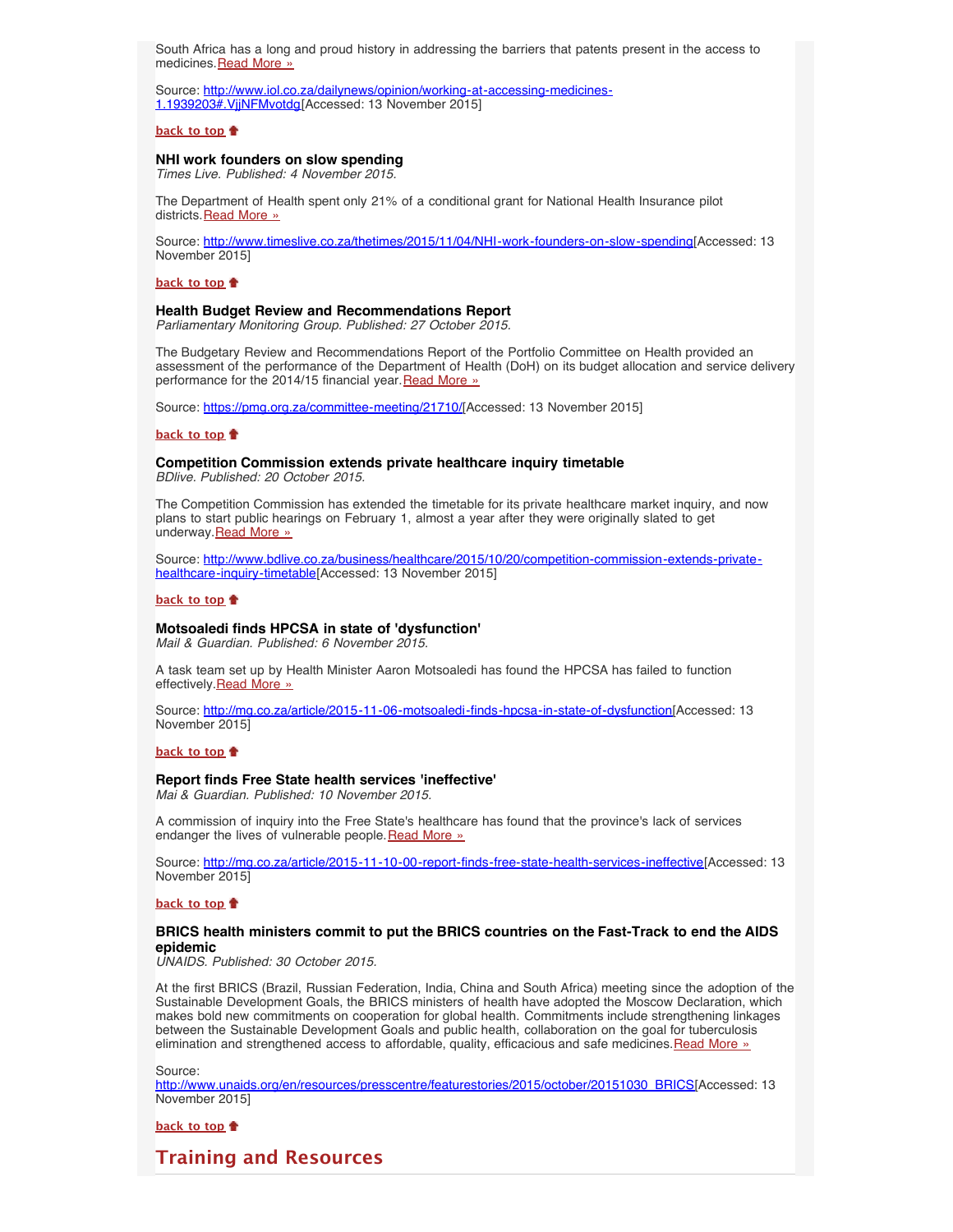<span id="page-3-0"></span>**Centre for Statistical Analysis and Research (CESAR-Africa): A Comprehensive Statistics Course Using Stata** *When: 23-27 November 2015 Venue: Johannesburg. URL: <http://www.cesar-africa.com/a-comprehensive-statistics-course-using-stata-3/f>*

The course objectives include introducing participants to Stata and Stata files including do-files (which allows for quality control, quick reproducibility of analysis) and log-files (which stores data management and analysis outputs)

#### **[back to top](#page-0-4)**

# <span id="page-3-1"></span>**Books, Publications, Reports and Manuals**

## <span id="page-3-2"></span>**Children's Institute: The Child Gauge 2015 Report**

*UCT. Published: 2015.*

The South African Child Gauge is an annual publication of the Children's Institute, University of Cape Town. It aims to report on and monitor the situation of children in South Africa, in particularly the realisation of their rights. The publication focuses on a different theme each year. [Click Here»](http://www.hst.org.za/publications/children-s-institute-child-gauge-2015-report)

#### **[back to top](#page-0-4)**

# **Global Tuberculosis Report 2015**

<span id="page-3-3"></span>*WHO. Published: 28 October 2015.*

The fight against tuberculosis is paying off, with this year's death rate nearly half of what it was in 1990. Nevertheless, 1.5 million people died from TB in 2014. Most of these deaths could have been prevented, according to WHO's Global tuberculosis report 2015, which was released today in Washington. [Click Here»](http://www.hst.org.za/publications/who-global-tuberculosis-report-2015)

# **[back to top](#page-0-4)**

# <span id="page-3-4"></span>**Conferences and Events**

# <span id="page-3-5"></span>**NRF Science for Society Lecture Series**

*When: 1 December 2015 Venue: University of KwaZulu-Natal, Howard College, Durban, South Africa URL: <https://docs.google.com/forms/d/1g7Z2HsSq9OdlMqoLCyjUNy7ldR28AcxES2VbE2QkQTQ/viewform>*

#### **[back to top](#page-0-4)**

## <span id="page-3-6"></span>**3rd Global Female Condom Conference 2015**

*When: 1-3 December 2015 Venue: Coastlands Umhlanga Hotel and Convention Centre, Durban, South Africa URL: [http://www.femalecondoms4all.org/conference2015/](http://www.femalecondoms4all.org/conference2015/conference-programme)*

This workshop will present and review the existing evidence (published and unpublished) on the use of female condoms to prevent pregnancy, STIs and HIV. The discussions will focus on the gaps in research, developing a research agenda and the need for building a stronger evidence base for female condoms...

#### **[back to top](#page-0-4)**

# <span id="page-3-7"></span>**Third International Conference on Global Public Health 2015**

*When:10-11 December 2015 Venue: Colombo, Sri Lanka URL: [http://www.health3000.org](http://www.health3000.org/)*

*Global Public Health 2015 is an interactive platform to connect and reconnect colleagues around the world. Meet the participants from 2012, 2014 conferences as well as new participants in our conferences. GPH 2015 conference is the premier knowledge building event and the largest annual public health gathering in the Global South.*

**[back to top](#page-0-4)**

#### *Denosa 3rd South African Nurses' Conference*

*When: 24-26 February 2016 Venue: Birchwood Conference Centre, Boksburg, Gauteng URL: [http://www.sanursesconference.co.za](http://www.sanursesconference.co.za/)*

*DENOSA is hosting the Third South African Nurses' Conference from the 24th to the 26th February 2016.This is a biannual event born out of a need to build capacity and create an enabling environment for South African nurses to effectively and positively influence health policy. It further affords the cadre an opportunity to critically analyze the South African health system and propose solutions. Become part of history.*

### **[back to top](#page-0-4)**

## *HST Conference 2016 When: 4-6 May 2016 Venue: Birchwood Conference Centre, Boksburg, Gauteng*